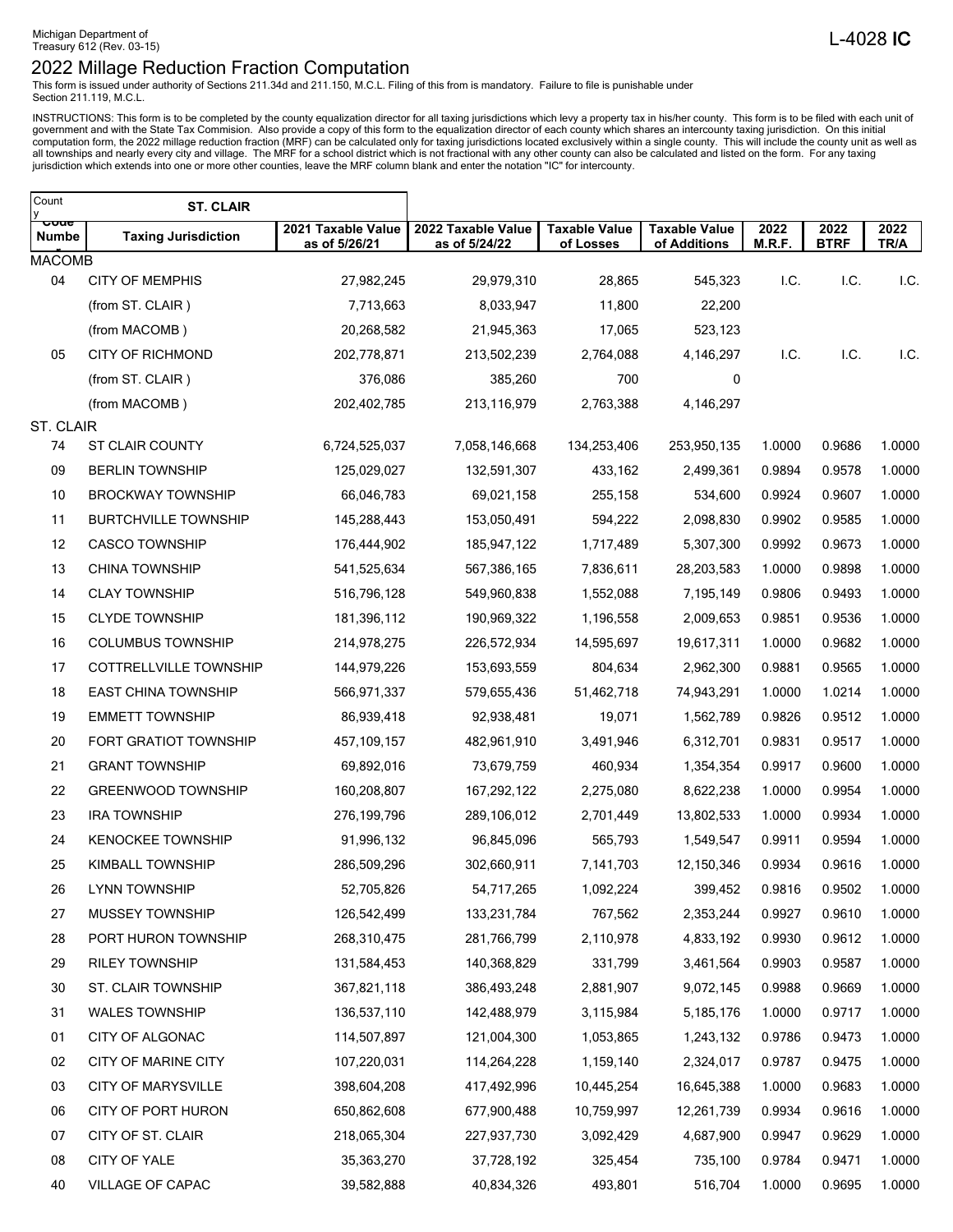This form is issued under authority of Sections 211.34d and 211.150, M.C.L. Filing of this from is mandatory. Failure to file is punishable under Section 211.119, M.C.L.

INSTRUCTIONS: This form is to be completed by the county equalization director for all taxing jurisdictions which levy a property tax in his/her county. This form is to be filed with each unit of government and with the St

| Count<br>$\mathbf{v}$           | <b>ST. CLAIR</b>           |                                               |                                                     |           |                               |               |                     |              |
|---------------------------------|----------------------------|-----------------------------------------------|-----------------------------------------------------|-----------|-------------------------------|---------------|---------------------|--------------|
| <del>ooue</del><br><b>Numbe</b> | <b>Taxing Jurisdiction</b> | <b>Taxable Value</b><br>2021<br>as of 5/26/21 | 2022 Taxable Value   Taxable Value<br>as of 5/24/22 | of Losses | Taxable Value<br>of Additions | 2022<br>M.R.F | 2022<br><b>BTRF</b> | 2022<br>TR/A |
| 45                              | <b>VILLAGE OF EMMETT</b>   | 7,370,842                                     | 8.001.747                                           |           | 189.800                       | 0.9747        | ባ.9435              | .0000        |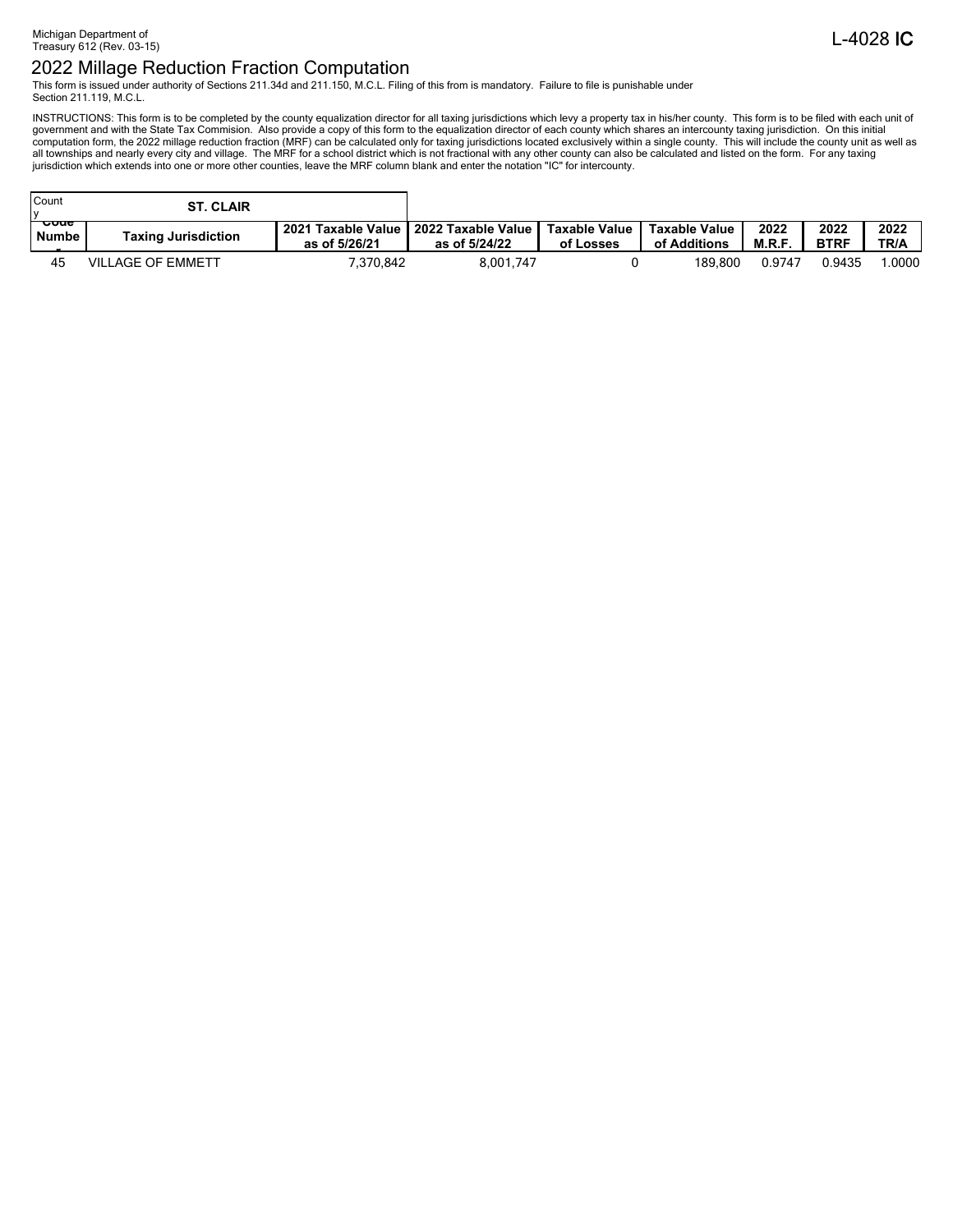This form is issued under authority of Sections 211.34d and 211.150, M.C.L. Filing of this from is mandatory. Failure to file is punishable under Section 211.119, M.C.L.

| Count                    | <b>ST. CLAIR</b>                  |                                     |                                     |                                   |                                      |                |                     |
|--------------------------|-----------------------------------|-------------------------------------|-------------------------------------|-----------------------------------|--------------------------------------|----------------|---------------------|
| <del>ooue</del><br>Numbe | <b>Taxing Jurisdiction</b>        | 2021 Taxable Value<br>as of 5/26/21 | 2022 Taxable Value<br>as of 5/24/22 | <b>Taxable Value</b><br>of Losses | <b>Taxable Value</b><br>of Additions | 2022<br>M.R.F. | 2022<br><b>BTRF</b> |
| <b>LAPEER</b>            |                                   |                                     |                                     |                                   |                                      |                |                     |
|                          | 44020 ALMONT COMMUNITY SCHOOLS    | 44,208,558                          | 46,802,953                          | 171,778                           | 836,609                              | I.C.           | I.C.                |
|                          | Non-PRE/MBT                       | 5,169,776                           | 5,791,564                           | 29,700                            | 308,000                              | I.C.           | I.C.                |
|                          | (from ST. CLAIR)                  | 44,208,558                          | 46,802,953                          | 171,778                           | 836,609                              |                |                     |
|                          | Non-PRE/MBT                       | 5,169,776                           | 5,791,564                           | 29,700                            | 308,000                              |                |                     |
|                          | (from LAPEER)                     | 0                                   | 0                                   | 0                                 | 0                                    |                |                     |
|                          | Non-PRE/MBT                       | $\mathbf 0$                         | 0                                   | 0                                 | 0                                    |                |                     |
| 09                       | <b>BERLIN TOWNSHIP</b>            | 44,208,558                          | 46,802,953                          | 171,778                           | 836,609                              |                |                     |
| <b>MACOMB</b>            | Non-PRE/MBT                       | 5,169,776                           | 5,791,564                           | 29,700                            | 308,000                              |                |                     |
|                          | 50040 ANCHOR BAY SCHOOL DISTRICT  | 181,866,754                         | 186,645,218                         | 1,440,835                         | 8,565,400                            | I.C.           | I.C.                |
|                          | Non-PRE/MBT                       | 47,084,116                          | 51,746,491                          | 307,071                           | 3,558,800                            | I.C.           | I.C.                |
|                          | (from ST. CLAIR)                  | 181,866,754                         | 186,645,218                         | 1,440,835                         | 8,565,400                            |                |                     |
|                          | Non-PRE/MBT                       | 47,084,116                          | 51,746,491                          | 307,071                           | 3,558,800                            |                |                     |
|                          | (from MACOMB)                     | 0                                   | 0                                   | 0                                 | 0                                    |                |                     |
|                          | Non-PRE/MBT                       | 0                                   | 0                                   | 0                                 | 0                                    |                |                     |
|                          | 12 CASCO TOWNSHIP                 | 33,465,621                          | 35,395,310                          | 324,132                           | 1,095,300                            |                |                     |
|                          | Non-PRE/MBT                       |                                     | 14,927,763                          |                                   |                                      |                |                     |
| 23                       | <b>IRA TOWNSHIP</b>               | 13,895,352<br>148,401,133           |                                     | 83,500<br>1,116,703               | 894,000<br>7,470,100                 |                |                     |
|                          |                                   |                                     | 151,249,908                         |                                   |                                      |                |                     |
|                          | Non-PRE/MBT                       | 33, 188, 764                        | 36,818,728                          | 223,571                           | 2,664,800                            |                |                     |
|                          | 50050 ARMADA AREA SCHOOLS         | 49,335,930                          | 52,214,218                          | 162,933                           | 975,257                              | I.C.           | I.C.                |
|                          | Non-PRE/MBT                       | 4,527,209                           | 4,852,208                           | 18,900                            | 120,400                              | I.C.           | I.C.                |
|                          | (from ST. CLAIR)                  | 49,335,930                          | 52,214,218                          | 162,933                           | 975,257                              |                |                     |
|                          | Non-PRE/MBT                       | 4,527,209                           | 4,852,208                           | 18,900                            | 120,400                              |                |                     |
|                          | (from MACOMB)                     | 0                                   | 0                                   | 0                                 | 0                                    |                |                     |
|                          | Non-PRE/MBT                       | 0                                   | 0                                   | 0                                 | 0                                    |                |                     |
| 09                       | <b>BERLIN TOWNSHIP</b>            | 31,114,778                          | 32,632,262                          | 159,333                           | 391,457                              |                |                     |
|                          | Non-PRE/MBT                       | 3,432,635                           | 3,619,117                           | 15,300                            | 86,200                               |                |                     |
| 29                       | <b>RILEY TOWNSHIP</b>             | 18,221,152                          | 19,581,956                          | 3,600                             | 583,800                              |                |                     |
|                          | Non-PRE/MBT                       | 1,094,574                           | 1,233,091                           | 3,600                             | 34,200                               |                |                     |
|                          | 50180 RICHMOND COMMUNITY SCHOOLS  | 205,841,134                         | 220,285,467                         | 2,026,746                         | 10,277,477                           | I.C.           | I.C.                |
|                          | Non-PRE/MBT                       | 58,689,887                          | 64,713,186                          | 1,693,700                         | 6,820,839                            | I.C.           | I.C.                |
|                          | (from ST. CLAIR)                  | 205,841,134                         | 220,285,467                         | 2,026,746                         | 10,277,477                           |                |                     |
|                          | Non-PRE/MBT                       | 58,689,887                          | 64,713,186                          | 1,693,700                         | 6,820,839                            |                |                     |
|                          | (from MACOMB)                     | 0                                   | 0                                   | 0                                 | 0                                    |                |                     |
|                          | Non-PRE/MBT                       | 0                                   | 0                                   | 0                                 | 0                                    |                |                     |
| 05                       | <b>CITY OF RICHMOND</b>           | 376,086                             | 385,260                             | 700                               | 0                                    |                |                     |
|                          | Non-PRE/MBT                       | 222,587                             | 226,696                             | 700                               | 0                                    |                |                     |
| 12                       | <b>CASCO TOWNSHIP</b>             | 72,487,601                          | 76,063,923                          | 871,800                           | 1,958,300                            |                |                     |
|                          | Non-PRE/MBT                       | 14,070,424                          | 15,325,076                          | 614,900                           | 1,652,400                            |                |                     |
| 16                       | <b>COLUMBUS TOWNSHIP</b>          | 132,977,447                         | 143,836,284                         | 1,154,246                         | 8,319,177                            |                |                     |
|                          | Non-PRE/MBT                       | 44,396,876                          | 49, 161, 414                        | 1,078,100                         | 5,168,439                            |                |                     |
| SANILAC                  |                                   |                                     |                                     |                                   |                                      |                |                     |
|                          | 76060 BROWN CITY COMM SCHOOL DIST | 7,586,112                           | 8,121,017                           | 4,000                             | 1,200                                | I.C.           | I.C.                |
|                          | Non-PRE/MBT                       | 1,147,487                           | 1,362,774                           | 4,000                             | 1,200                                | I.C.           | I.C.                |
|                          | (from ST. CLAIR)                  | 7,586,112                           | 8,121,017                           | 4,000                             | 1,200                                |                |                     |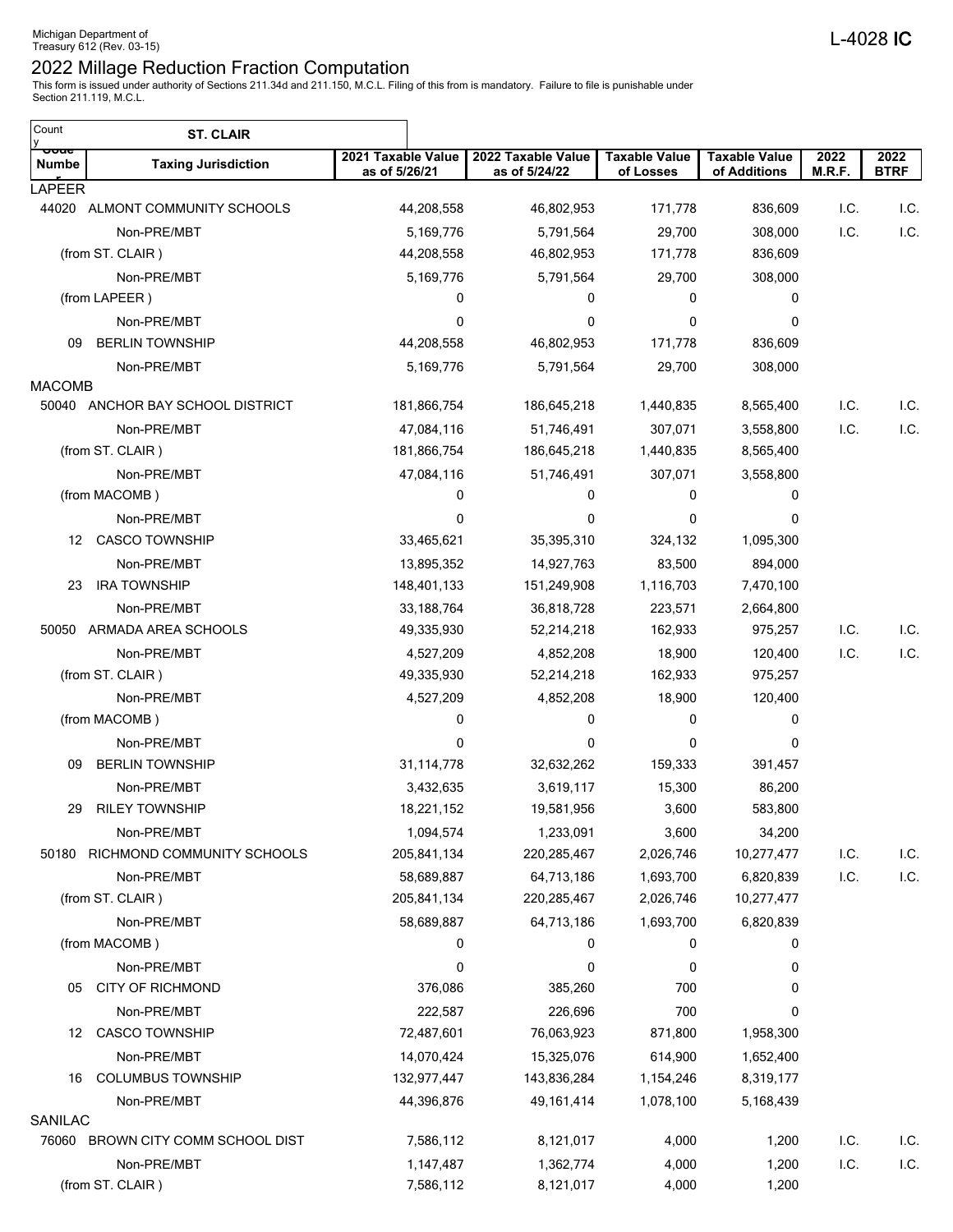| Count<br>y                      | <b>ST. CLAIR</b>                  |                                     |                                     |                                   |                                      |                |                     |
|---------------------------------|-----------------------------------|-------------------------------------|-------------------------------------|-----------------------------------|--------------------------------------|----------------|---------------------|
| <del>ooue</del><br><b>Numbe</b> | <b>Taxing Jurisdiction</b>        | 2021 Taxable Value<br>as of 5/26/21 | 2022 Taxable Value<br>as of 5/24/22 | <b>Taxable Value</b><br>of Losses | <b>Taxable Value</b><br>of Additions | 2022<br>M.R.F. | 2022<br><b>BTRF</b> |
|                                 | Non-PRE/MBT                       | 1,147,487                           | 1,362,774                           | 4,000                             | 1,200                                |                |                     |
|                                 | (from SANILAC)                    | 0                                   | 0                                   | 0                                 | 0                                    |                |                     |
|                                 | Non-PRE/MBT                       | 0                                   | 0                                   | 0                                 | $\mathbf 0$                          |                |                     |
| 26                              | <b>LYNN TOWNSHIP</b>              | 7,586,112                           | 8,121,017                           | 4,000                             | 1,200                                |                |                     |
|                                 | Non-PRE/MBT                       | 1,147,487                           | 1,362,774                           | 4,000                             | 1,200                                |                |                     |
| 76080                           | CROSWELL LEXINGTON COMM SD        | 72,910,185                          | 76,596,091                          | 323,044                           | 753,500                              | I.C.           | I.C.                |
|                                 | Non-PRE/MBT                       | 19,453,628                          | 20,322,082                          | 267,400                           | 336,200                              | I.C.           | I.C.                |
|                                 | (from ST. CLAIR)                  | 72,910,185                          | 76,596,091                          | 323,044                           | 753,500                              |                |                     |
|                                 | Non-PRE/MBT                       | 19,453,628                          | 20,322,082                          | 267,400                           | 336,200                              |                |                     |
|                                 | (from SANILAC)                    | 0                                   | 0                                   | 0                                 | 0                                    |                |                     |
|                                 | Non-PRE/MBT                       | 0                                   | 0                                   | 0                                 | 0                                    |                |                     |
| 11                              | <b>BURTCHVILLE TOWNSHIP</b>       | 44,269,625                          | 46,543,845                          | 24,000                            | 376,500                              |                |                     |
|                                 | Non-PRE/MBT                       | 12,268,526                          | 12,936,247                          | 24,000                            | 78,700                               |                |                     |
| 21                              | <b>GRANT TOWNSHIP</b>             | 26,650,778                          | 27,931,114                          | 297,844                           | 370,200                              |                |                     |
|                                 | Non-PRE/MBT                       | 7,060,698                           | 7,261,590                           | 242,200                           | 257,500                              |                |                     |
| 22                              | <b>GREENWOOD TOWNSHIP</b>         | 1,989,782                           | 2,121,132                           | 1,200                             | 6,800                                |                |                     |
|                                 | Non-PRE/MBT                       | 124,404                             | 124,245                             | 1,200                             | 0                                    |                |                     |
| ST. CLAIR                       |                                   |                                     |                                     |                                   |                                      |                |                     |
|                                 | 74010 PORT HURON AREA SCHOOL DIST | 1,898,871,726                       | 1,992,719,217                       | 19,309,781                        | 31,936,551                           | 0.9902         | 0.9586              |
|                                 | Non-PRE/MBT                       | 665, 363, 134                       | 702,134,823                         | 2,833,831                         | 10,592,722                           | 0.9897         | 0.9580              |
| 06                              | CITY OF PORT HURON                | 650,862,608                         | 677,900,488                         | 10,759,997                        | 12,261,739                           |                |                     |
|                                 | Non-PRE/MBT                       | 311,535,382                         | 323,937,447                         | 1,419,030                         | 3,695,855                            |                |                     |
| 11                              | <b>BURTCHVILLE TOWNSHIP</b>       | 101,018,818                         | 106,506,646                         | 570,222                           | 1,722,330                            |                |                     |
|                                 | Non-PRE/MBT                       | 27,865,584                          | 29,543,756                          | 367,374                           | 961,100                              |                |                     |
| 15                              | <b>CLYDE TOWNSHIP</b>             | 160,381,059                         | 168,652,561                         | 1,189,958                         | 1,852,228                            |                |                     |
|                                 | Non-PRE/MBT                       | 20,870,772                          | 22,442,256                          | 95,470                            | 876,600                              |                |                     |
| 20                              | FORT GRATIOT TOWNSHIP             | 457,109,157                         | 482,961,910                         | 3,491,946                         | 6,312,701                            |                |                     |
|                                 | Non-PRE/MBT                       | 153,567,585                         | 165,485,850                         | 574,971                           | 1,655,300                            |                |                     |
|                                 | 21 GRANT TOWNSHIP                 | 29,586,421                          | 31,157,006                          | 33,200                            | 532,656                              |                |                     |
|                                 | Non-PRE/MBT                       | 3,277,543                           | 3,790,491                           | 11,600                            | 439,500                              |                |                     |
| 24                              | <b>KENOCKEE TOWNSHIP</b>          | 125,822                             | 129,601                             | 100                               | 0                                    |                |                     |
|                                 | Non-PRE/MBT                       | 5,200                               | 5,000                               | 100                               | 0                                    |                |                     |
| 25                              | <b>KIMBALL TOWNSHIP</b>           | 214,459,243                         | 225,567,519                         | 1,138,980                         | 4,020,907                            |                |                     |
|                                 | Non-PRE/MBT                       | 55,789,085                          | 58,250,998                          | 211,129                           | 1,239,378                            |                |                     |
| 28                              | PORT HURON TOWNSHIP               | 268,310,475                         | 281,766,799                         | 2,110,978                         | 4,833,192                            |                |                     |
|                                 | Non-PRE/MBT                       | 89.460.541                          | 95,503,049                          | 144,657                           | 1,635,889                            |                |                     |
| 31                              | <b>WALES TOWNSHIP</b>             | 17,018,123                          | 18,076,687                          | 14,400                            | 400,798                              |                |                     |
|                                 | Non-PRE/MBT                       | 2,991,442                           | 3,175,976                           | 9,500                             | 89,100                               |                |                     |
|                                 | 74030 ALGONAC COMMUNITY SCH DIST  | 726,149,699                         | 772,095,946                         | 3,008,766                         | 10,524,114                           | 0.9809         | 0.9495              |
|                                 | Non-PRE/MBT                       | 243,106,139                         | 260,421,101                         | 1,288,755                         | 4,598,393                            | 0.9764         | 0.9453              |
| 01                              | <b>CITY OF ALGONAC</b>            | 114,507,897                         | 121,004,300                         | 1,053,865                         | 1,243,132                            |                |                     |
|                                 | Non-PRE/MBT                       | 32,609,019                          | 34,443,551                          | 521,423                           | 607,700                              |                |                     |
| 14                              | <b>CLAY TOWNSHIP</b>              | 516,796,128                         | 549,960,838                         | 1,552,088                         | 7,195,149                            |                |                     |
|                                 | Non-PRE/MBT                       | 183,330,007                         | 196,075,191                         | 486,419                           | 2,612,519                            |                |                     |
| 23                              | <b>IRA TOWNSHIP</b>               | 94,845,674                          | 101,130,808                         | 402,813                           | 2,085,833                            |                |                     |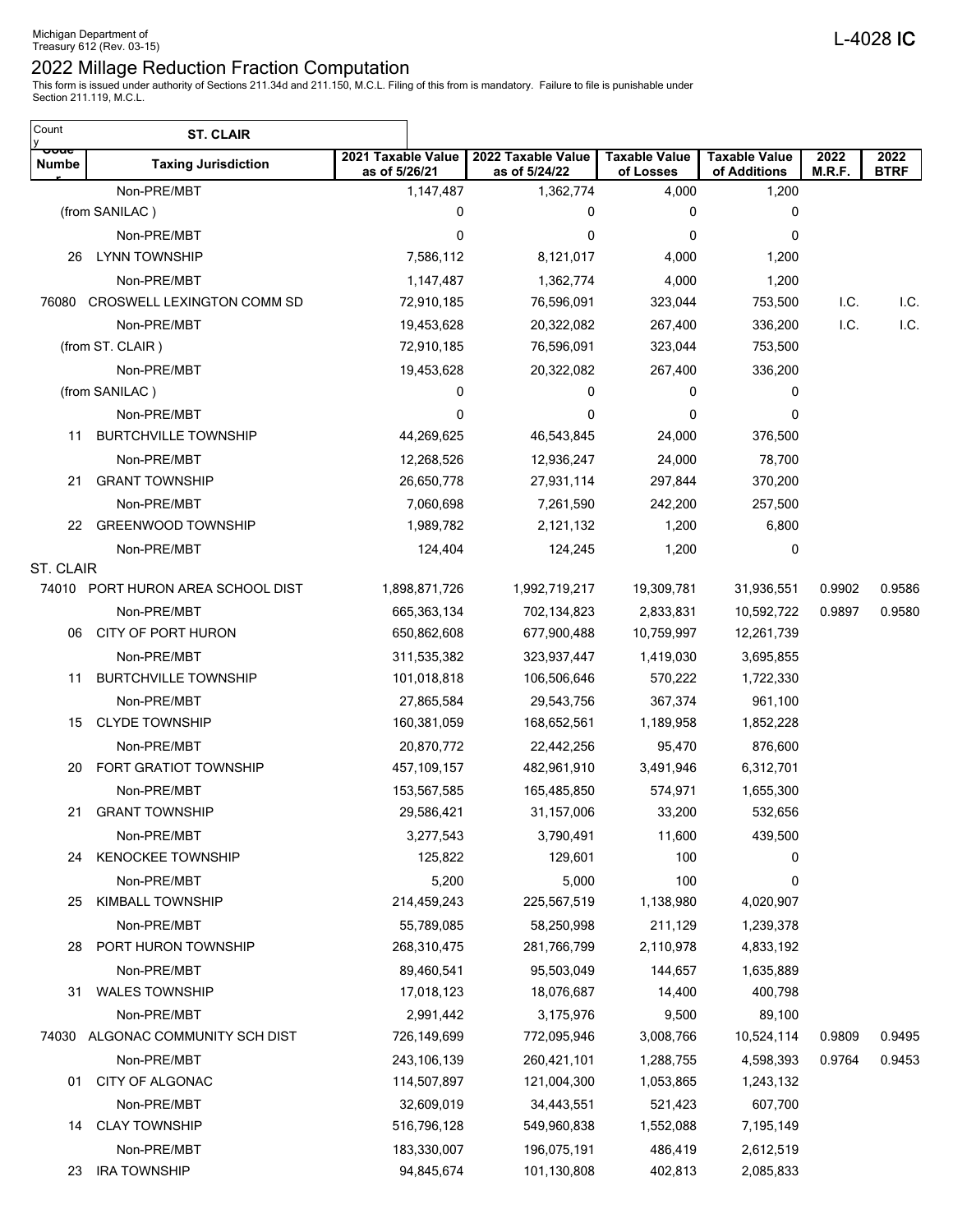| Count<br>y                      | <b>ST. CLAIR</b>                     |                                     |                                     |                                   |                                      |                |                     |
|---------------------------------|--------------------------------------|-------------------------------------|-------------------------------------|-----------------------------------|--------------------------------------|----------------|---------------------|
| <del>ooue</del><br><b>Numbe</b> | <b>Taxing Jurisdiction</b>           | 2021 Taxable Value<br>as of 5/26/21 | 2022 Taxable Value<br>as of 5/24/22 | <b>Taxable Value</b><br>of Losses | <b>Taxable Value</b><br>of Additions | 2022<br>M.R.F. | 2022<br><b>BTRF</b> |
|                                 | Non-PRE/MBT                          | 27, 167, 113                        | 29,902,359                          | 280,913                           | 1,378,174                            |                |                     |
| 74040                           | CAPAC COMMUNITY SCH DISTRICT         | 296,475,763                         | 314,412,663                         | 962,784                           | 5,514,858                            | 0.9882         | 0.9567              |
|                                 | Non-PRE/MBT                          | 50,863,911                          | 55,785,392                          | 205,600                           | 2,972,504                            | 0.9909         | 0.9592              |
|                                 | (from ST. CLAIR)                     | 293,475,247                         | 311,258,070                         | 923,684                           | 5,505,258                            |                |                     |
|                                 | Non-PRE/MBT                          | 50,337,353                          | 55,236,403                          | 166,500                           | 2,972,204                            |                |                     |
|                                 | (from LAPEER)                        | 3,000,516                           | 3,154,593                           | 39,100                            | 9,600                                |                |                     |
|                                 | Non-PRE/MBT                          | 526,558                             | 548,989                             | 39,100                            | 300                                  |                |                     |
| 09                              | <b>BERLIN TOWNSHIP</b>               | 49,705,691                          | 53,156,092                          | 102,051                           | 1,271,295                            |                |                     |
|                                 | Non-PRE/MBT                          | 4,710,481                           | 5,655,933                           | 41,600                            | 618,200                              |                |                     |
| 10                              | <b>BROCKWAY TOWNSHIP</b>             | 593,789                             | 612,516                             | 100                               | 0                                    |                |                     |
|                                 | Non-PRE/MBT                          | 4,100                               | 4,000                               | 100                               | 0                                    |                |                     |
| 19                              | <b>EMMETT TOWNSHIP</b>               | 47,940,073                          | 51,127,319                          | 671                               | 978,189                              |                |                     |
|                                 | Non-PRE/MBT                          | 4,906,248                           | 5,633,429                           | 0                                 | 456,700                              |                |                     |
| 26                              | <b>LYNN TOWNSHIP</b>                 | 22,227,822                          | 23,570,801                          | 22,300                            | 77,830                               |                |                     |
| 27                              | Non-PRE/MBT<br>MUSSEY TOWNSHIP       | 3,274,398<br>86,959,611             | 3,546,494                           | 14,400<br>273,761                 | 43,500                               |                |                     |
|                                 |                                      |                                     | 92,397,458                          |                                   | 1,836,540                            |                |                     |
| 29                              | Non-PRE/MBT<br><b>RILEY TOWNSHIP</b> | 15,528,844<br>46,465,373            | 17,117,898<br>49,559,558            | 50,800<br>31,000                  | 1,044,300<br>824,700                 |                |                     |
|                                 | Non-PRE/MBT                          | 5,311,529                           | 6,173,265                           | 16,500                            | 502,900                              |                |                     |
| 40                              | VILLAGE OF CAPAC                     | 39,582,888                          | 40,834,326                          | 493,801                           | 516,704                              |                |                     |
|                                 | Non-PRE/MBT                          | 16,601,753                          | 17,105,384                          | 43,100                            | 306,604                              |                |                     |
| 74050                           | EAST CHINA TWP SCHOOL DIST           | 2,022,355,782                       | 2,112,221,698                       | 67,923,144                        | 126,880,270                          | 1.0000         | 0.9844              |
|                                 | Non-PRE/MBT                          | 602,876,825                         | 626,296,219                         | 9,089,145                         | 42,240,800                           | 1.0000         | 1.0167              |
|                                 | 02 CITY OF MARINE CITY               | 107,220,031                         | 114,264,228                         | 1,159,140                         | 2,324,017                            |                |                     |
|                                 | Non-PRE/MBT                          | 44,876,572                          | 48,263,681                          | 461,202                           | 1,338,800                            |                |                     |
| 03                              | <b>CITY OF MARYSVILLE</b>            | 12,931,159                          | 13,100,174                          | 303,200                           | 87,900                               |                |                     |
|                                 | Non-PRE/MBT                          | 12,439,859                          | 12,850,374                          | 0                                 | 0                                    |                |                     |
| 07                              | CITY OF ST. CLAIR                    | 218,065,304                         | 227,937,730                         | 3,092,429                         | 4,687,900                            |                |                     |
|                                 | Non-PRE/MBT                          | 70,474,394                          | 75, 153, 739                        | 118,035                           | 3,133,200                            |                |                     |
| 12                              | <b>CASCO TOWNSHIP</b>                | 70,491,680                          | 74,487,889                          | 521,557                           | 2,253,700                            |                |                     |
|                                 | Non-PRE/MBT                          | 15, 145, 771                        | 16,481,781                          | 440,373                           | 1,752,300                            |                |                     |
| 13                              | <b>CHINA TOWNSHIP</b>                | 541,525,634                         | 567,386,165                         | 7,836,611                         | 28,203,583                           |                |                     |
|                                 | Non-PRE/MBT                          | 132,642,235                         | 152,009,333                         | 5,937,630                         | 24,841,400                           |                |                     |
| 16                              | <b>COLUMBUS TOWNSHIP</b>             | 56,919,413                          | 60,265,775                          | 320,551                           | 1,365,834                            |                |                     |
|                                 | Non-PRE/MBT                          | 18,214,052                          | 19,401,855                          | 261,500                           | 1,070,500                            |                |                     |
| 17                              | COTTRELLVILLE TOWNSHIP               | 144,979,226                         | 153,693,559                         | 804,634                           | 2,962,300                            |                |                     |
|                                 | Non-PRE/MBT                          | 26,946,758                          | 29,228,461                          | 202,967                           | 1,545,500                            |                |                     |
| 18                              | <b>EAST CHINA TOWNSHIP</b>           | 566,971,337                         | 579,655,436                         | 51,462,718                        | 74,943,291                           |                |                     |
|                                 | Non-PRE/MBT                          | 217,941,835                         | 203,067,549                         | 443,600                           | 2,814,100                            |                |                     |
| 23                              | <b>IRA TOWNSHIP</b>                  | 32,952,989                          | 36,725,296                          | 1,181,933                         | 4,246,600                            |                |                     |
|                                 | Non-PRE/MBT                          | 6,757,302                           | 8,675,409                           | 935,466                           | 2,830,400                            |                |                     |
| 30                              | ST. CLAIR TOWNSHIP                   | 270,299,009                         | 284,705,446                         | 1,240,371                         | 5,805,145                            |                |                     |
|                                 | Non-PRE/MBT                          | 57,438,047                          | 61,164,037                          | 288,372                           | 2,914,600                            |                |                     |
| 74100                           | MARYSVILLE PUBLIC SCH DIST           | 563,129,658                         | 591,426,408                         | 17,789,713                        | 27,961,127                           | 0.9998         | 0.9678              |
|                                 | Non-PRE/MBT                          | 201,217,856                         | 212,342,336                         | 12,932,700                        | 20,770,232                           | 1.0000         | 0.9828              |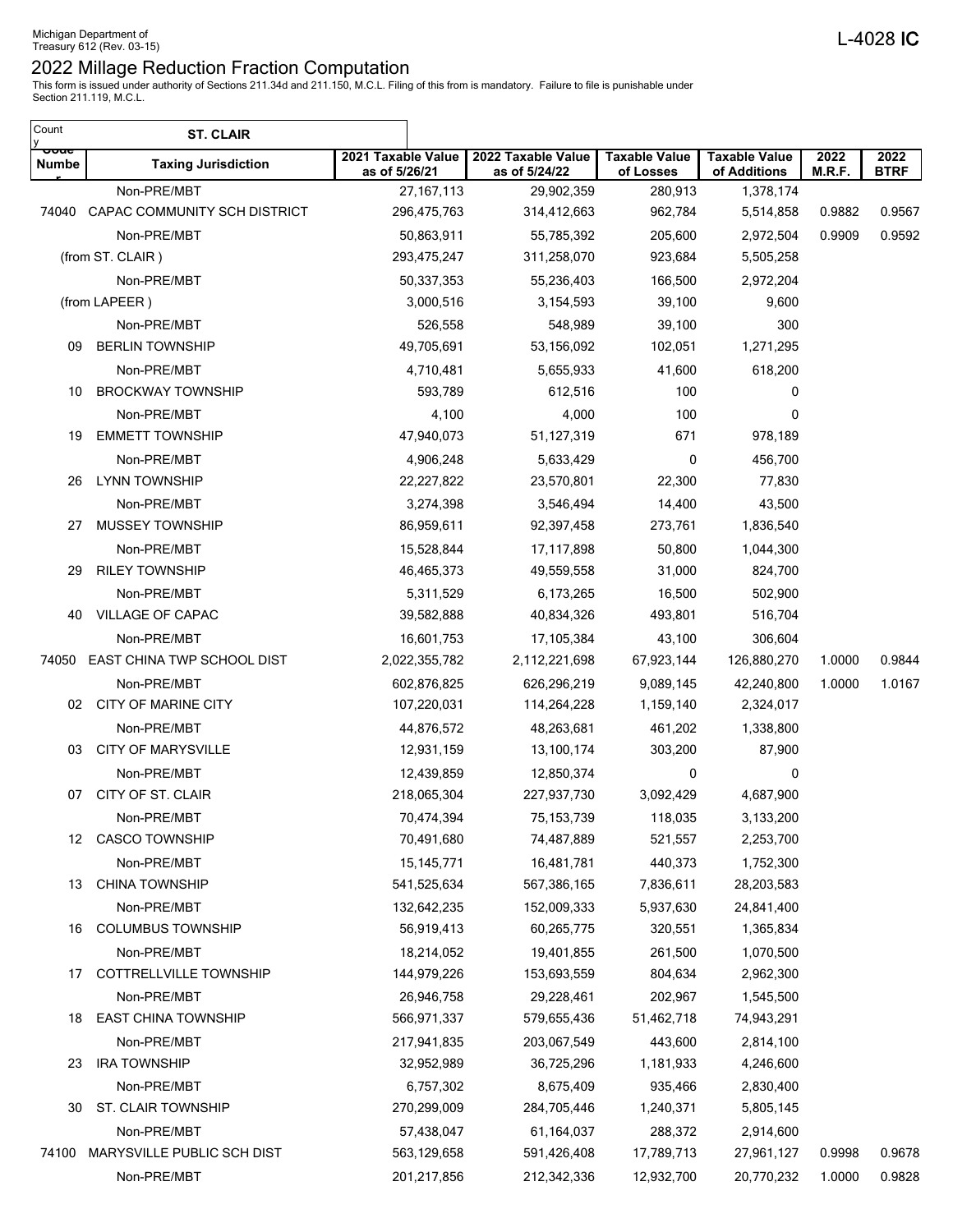| <del>ooue</del><br>2021 Taxable Value<br>2022 Taxable Value<br><b>Taxable Value</b><br><b>Taxable Value</b><br>2022<br>2022<br><b>Numbe</b><br><b>Taxing Jurisdiction</b><br>M.R.F.<br><b>BTRF</b><br>as of 5/26/21<br>as of 5/24/22<br>of Losses<br>of Additions<br><b>CITY OF MARYSVILLE</b><br>385,673,049<br>10,142,054<br>03<br>404,392,822<br>16,557,488<br>Non-PRE/MBT<br>143,577,873<br>152,989,790<br>6,382,695<br>13,490,632<br><b>COLUMBUS TOWNSHIP</b><br>5,872,263<br>6,053,964<br>2,600<br>6,000<br>16<br>432,407<br>2,600<br>300<br>Non-PRE/MBT<br>428,928<br><b>KIMBALL TOWNSHIP</b><br>71,952,824<br>76,992,955<br>6,002,723<br>8,129,439<br>25<br>Non-PRE/MBT<br>19,650,029<br>20,174,784<br>5,689,747<br>5,375,100<br>ST. CLAIR TOWNSHIP<br>97,522,109<br>101,787,802<br>1,641,536<br>3,267,000<br>30<br>Non-PRE/MBT<br>37,382,915<br>38,572,177<br>856,858<br>1,903,000<br><b>WALES TOWNSHIP</b><br>800<br>2,109,413<br>2,198,865<br>1,200<br>31<br>Non-PRE/MBT<br>174,632<br>800<br>176,657<br>1,200<br>MEMPHIS COMMUNITY SCHOOLS<br>16,660,760<br>0.9985<br>258,213,411<br>267,402,174<br>17,493,465<br>74120<br>66,912,883<br>3,873,100<br>14,235,930<br>1.0000<br>Non-PRE/MBT<br>78,238,747<br>(from ST. CLAIR)<br>198,419,365<br>204,329,117<br>16,499,583<br>16,423,342<br>Non-PRE/MBT<br>14,080,730<br>45,625,767<br>56,379,757<br>3,859,300<br>63,073,057<br>161,177<br>1,070,123<br>(from MACOMB)<br>59,794,046<br>155,200<br>Non-PRE/MBT<br>21,287,116<br>21,858,990<br>13,800<br><b>CITY OF MEMPHIS</b><br>11,800<br>22,200<br>7,713,663<br>8,033,947<br>04<br>Non-PRE/MBT<br>2,435,840<br>2,518,422<br>6,300<br>22,200<br><b>COLUMBUS TOWNSHIP</b><br>19,209,152<br>16,416,911<br>13,118,300<br>9,926,300<br>16<br>Non-PRE/MBT<br>4,329,414<br>2,136,800<br>9,926,300<br>12,390,053<br><b>KENOCKEE TOWNSHIP</b><br>908,876<br>200<br>1,010,254<br>22,000<br>24<br>Non-PRE/MBT<br>64,044<br>104,200<br>200<br>22,000<br><b>KIMBALL TOWNSHIP</b><br>97,229<br>100,437<br>0<br>0<br>25<br>0<br>0<br>0<br>Non-PRE/MBT<br>0<br><b>RILEY TOWNSHIP</b><br>66,125,405<br>70,457,966<br>2,053,064<br>296,199<br>29<br>Non-PRE/MBT<br>90,800<br>943,730<br>8,512,115<br>9,882,876<br><b>WALES TOWNSHIP</b><br>104,365,040<br>31<br>108,309,602<br>3,073,084<br>4,399,778<br>Non-PRE/MBT<br>30,284,354<br>31,484,206<br>1,625,200<br>3,166,500<br>74130 YALE PUBLIC SCHOOLS<br>465,297,590<br>488,575,270<br>4,684,199<br>13,391,430<br>1.0000<br>Non-PRE/MBT<br>169,356,044<br>178,158,685<br>3,572,921<br>10,802,600<br>1.0000<br>(from ST. CLAIR)<br>460,374,887<br>483,431,248<br>4,669,399<br>13,310,030<br>Non-PRE/MBT<br>168,779,762<br>177,543,567<br>3,558,121<br>10,760,300<br>14,800<br>81,400<br>(from SANILAC)<br>4,922,703<br>5,144,022<br>Non-PRE/MBT<br>576,282<br>615,118<br>14,800<br>42,300<br>CITY OF YALE<br>35,363,270<br>37,728,192<br>735,100<br>325,454<br>08<br>Non-PRE/MBT<br>14,348,754<br>15,246,011<br>8,381<br>231,200<br><b>BROCKWAY TOWNSHIP</b><br>255,058<br>65,452,994<br>68,408,642<br>534,600<br>10<br>Non-PRE/MBT<br>10,775,337<br>11,775,424<br>50,796<br>471,000<br><b>CLYDE TOWNSHIP</b><br>21,015,053<br>22,316,761<br>6,600<br>157,425<br>15<br>6,600<br>67,600<br>Non-PRE/MBT<br>3,267,722<br>3,448,708<br><b>EMMETT TOWNSHIP</b><br>31,628,503<br>33,809,415<br>18,400<br>394,800<br>19<br>Non-PRE/MBT<br>4,560,988<br>205,800<br>3,924,013<br>0<br><b>GRANT TOWNSHIP</b><br>129,890<br>13,654,817<br>14,591,639<br>451,498<br>21<br>Non-PRE/MBT<br>1,820,825<br>2,300,918<br>4,300<br>352,200<br>22 | Count<br>у | <b>ST. CLAIR</b>   |             |             |           |           |  |
|-------------------------------------------------------------------------------------------------------------------------------------------------------------------------------------------------------------------------------------------------------------------------------------------------------------------------------------------------------------------------------------------------------------------------------------------------------------------------------------------------------------------------------------------------------------------------------------------------------------------------------------------------------------------------------------------------------------------------------------------------------------------------------------------------------------------------------------------------------------------------------------------------------------------------------------------------------------------------------------------------------------------------------------------------------------------------------------------------------------------------------------------------------------------------------------------------------------------------------------------------------------------------------------------------------------------------------------------------------------------------------------------------------------------------------------------------------------------------------------------------------------------------------------------------------------------------------------------------------------------------------------------------------------------------------------------------------------------------------------------------------------------------------------------------------------------------------------------------------------------------------------------------------------------------------------------------------------------------------------------------------------------------------------------------------------------------------------------------------------------------------------------------------------------------------------------------------------------------------------------------------------------------------------------------------------------------------------------------------------------------------------------------------------------------------------------------------------------------------------------------------------------------------------------------------------------------------------------------------------------------------------------------------------------------------------------------------------------------------------------------------------------------------------------------------------------------------------------------------------------------------------------------------------------------------------------------------------------------------------------------------------------------------------------------------------------------------------------------------------------------------------------------------------------------------------------------------------------------------------------------------------------------------------------------------------------------------------------------------------------------------------------------------------------------------------------------------------------------------------------------------------------------------------------------------------------------|------------|--------------------|-------------|-------------|-----------|-----------|--|
|                                                                                                                                                                                                                                                                                                                                                                                                                                                                                                                                                                                                                                                                                                                                                                                                                                                                                                                                                                                                                                                                                                                                                                                                                                                                                                                                                                                                                                                                                                                                                                                                                                                                                                                                                                                                                                                                                                                                                                                                                                                                                                                                                                                                                                                                                                                                                                                                                                                                                                                                                                                                                                                                                                                                                                                                                                                                                                                                                                                                                                                                                                                                                                                                                                                                                                                                                                                                                                                                                                                                                                         |            |                    |             |             |           |           |  |
| 0.9666<br>0.9850<br>0.9693<br>0.9906                                                                                                                                                                                                                                                                                                                                                                                                                                                                                                                                                                                                                                                                                                                                                                                                                                                                                                                                                                                                                                                                                                                                                                                                                                                                                                                                                                                                                                                                                                                                                                                                                                                                                                                                                                                                                                                                                                                                                                                                                                                                                                                                                                                                                                                                                                                                                                                                                                                                                                                                                                                                                                                                                                                                                                                                                                                                                                                                                                                                                                                                                                                                                                                                                                                                                                                                                                                                                                                                                                                                    |            |                    |             |             |           |           |  |
|                                                                                                                                                                                                                                                                                                                                                                                                                                                                                                                                                                                                                                                                                                                                                                                                                                                                                                                                                                                                                                                                                                                                                                                                                                                                                                                                                                                                                                                                                                                                                                                                                                                                                                                                                                                                                                                                                                                                                                                                                                                                                                                                                                                                                                                                                                                                                                                                                                                                                                                                                                                                                                                                                                                                                                                                                                                                                                                                                                                                                                                                                                                                                                                                                                                                                                                                                                                                                                                                                                                                                                         |            |                    |             |             |           |           |  |
|                                                                                                                                                                                                                                                                                                                                                                                                                                                                                                                                                                                                                                                                                                                                                                                                                                                                                                                                                                                                                                                                                                                                                                                                                                                                                                                                                                                                                                                                                                                                                                                                                                                                                                                                                                                                                                                                                                                                                                                                                                                                                                                                                                                                                                                                                                                                                                                                                                                                                                                                                                                                                                                                                                                                                                                                                                                                                                                                                                                                                                                                                                                                                                                                                                                                                                                                                                                                                                                                                                                                                                         |            |                    |             |             |           |           |  |
|                                                                                                                                                                                                                                                                                                                                                                                                                                                                                                                                                                                                                                                                                                                                                                                                                                                                                                                                                                                                                                                                                                                                                                                                                                                                                                                                                                                                                                                                                                                                                                                                                                                                                                                                                                                                                                                                                                                                                                                                                                                                                                                                                                                                                                                                                                                                                                                                                                                                                                                                                                                                                                                                                                                                                                                                                                                                                                                                                                                                                                                                                                                                                                                                                                                                                                                                                                                                                                                                                                                                                                         |            |                    |             |             |           |           |  |
|                                                                                                                                                                                                                                                                                                                                                                                                                                                                                                                                                                                                                                                                                                                                                                                                                                                                                                                                                                                                                                                                                                                                                                                                                                                                                                                                                                                                                                                                                                                                                                                                                                                                                                                                                                                                                                                                                                                                                                                                                                                                                                                                                                                                                                                                                                                                                                                                                                                                                                                                                                                                                                                                                                                                                                                                                                                                                                                                                                                                                                                                                                                                                                                                                                                                                                                                                                                                                                                                                                                                                                         |            |                    |             |             |           |           |  |
|                                                                                                                                                                                                                                                                                                                                                                                                                                                                                                                                                                                                                                                                                                                                                                                                                                                                                                                                                                                                                                                                                                                                                                                                                                                                                                                                                                                                                                                                                                                                                                                                                                                                                                                                                                                                                                                                                                                                                                                                                                                                                                                                                                                                                                                                                                                                                                                                                                                                                                                                                                                                                                                                                                                                                                                                                                                                                                                                                                                                                                                                                                                                                                                                                                                                                                                                                                                                                                                                                                                                                                         |            |                    |             |             |           |           |  |
|                                                                                                                                                                                                                                                                                                                                                                                                                                                                                                                                                                                                                                                                                                                                                                                                                                                                                                                                                                                                                                                                                                                                                                                                                                                                                                                                                                                                                                                                                                                                                                                                                                                                                                                                                                                                                                                                                                                                                                                                                                                                                                                                                                                                                                                                                                                                                                                                                                                                                                                                                                                                                                                                                                                                                                                                                                                                                                                                                                                                                                                                                                                                                                                                                                                                                                                                                                                                                                                                                                                                                                         |            |                    |             |             |           |           |  |
|                                                                                                                                                                                                                                                                                                                                                                                                                                                                                                                                                                                                                                                                                                                                                                                                                                                                                                                                                                                                                                                                                                                                                                                                                                                                                                                                                                                                                                                                                                                                                                                                                                                                                                                                                                                                                                                                                                                                                                                                                                                                                                                                                                                                                                                                                                                                                                                                                                                                                                                                                                                                                                                                                                                                                                                                                                                                                                                                                                                                                                                                                                                                                                                                                                                                                                                                                                                                                                                                                                                                                                         |            |                    |             |             |           |           |  |
|                                                                                                                                                                                                                                                                                                                                                                                                                                                                                                                                                                                                                                                                                                                                                                                                                                                                                                                                                                                                                                                                                                                                                                                                                                                                                                                                                                                                                                                                                                                                                                                                                                                                                                                                                                                                                                                                                                                                                                                                                                                                                                                                                                                                                                                                                                                                                                                                                                                                                                                                                                                                                                                                                                                                                                                                                                                                                                                                                                                                                                                                                                                                                                                                                                                                                                                                                                                                                                                                                                                                                                         |            |                    |             |             |           |           |  |
|                                                                                                                                                                                                                                                                                                                                                                                                                                                                                                                                                                                                                                                                                                                                                                                                                                                                                                                                                                                                                                                                                                                                                                                                                                                                                                                                                                                                                                                                                                                                                                                                                                                                                                                                                                                                                                                                                                                                                                                                                                                                                                                                                                                                                                                                                                                                                                                                                                                                                                                                                                                                                                                                                                                                                                                                                                                                                                                                                                                                                                                                                                                                                                                                                                                                                                                                                                                                                                                                                                                                                                         |            |                    |             |             |           |           |  |
|                                                                                                                                                                                                                                                                                                                                                                                                                                                                                                                                                                                                                                                                                                                                                                                                                                                                                                                                                                                                                                                                                                                                                                                                                                                                                                                                                                                                                                                                                                                                                                                                                                                                                                                                                                                                                                                                                                                                                                                                                                                                                                                                                                                                                                                                                                                                                                                                                                                                                                                                                                                                                                                                                                                                                                                                                                                                                                                                                                                                                                                                                                                                                                                                                                                                                                                                                                                                                                                                                                                                                                         |            |                    |             |             |           |           |  |
|                                                                                                                                                                                                                                                                                                                                                                                                                                                                                                                                                                                                                                                                                                                                                                                                                                                                                                                                                                                                                                                                                                                                                                                                                                                                                                                                                                                                                                                                                                                                                                                                                                                                                                                                                                                                                                                                                                                                                                                                                                                                                                                                                                                                                                                                                                                                                                                                                                                                                                                                                                                                                                                                                                                                                                                                                                                                                                                                                                                                                                                                                                                                                                                                                                                                                                                                                                                                                                                                                                                                                                         |            |                    |             |             |           |           |  |
|                                                                                                                                                                                                                                                                                                                                                                                                                                                                                                                                                                                                                                                                                                                                                                                                                                                                                                                                                                                                                                                                                                                                                                                                                                                                                                                                                                                                                                                                                                                                                                                                                                                                                                                                                                                                                                                                                                                                                                                                                                                                                                                                                                                                                                                                                                                                                                                                                                                                                                                                                                                                                                                                                                                                                                                                                                                                                                                                                                                                                                                                                                                                                                                                                                                                                                                                                                                                                                                                                                                                                                         |            |                    |             |             |           |           |  |
|                                                                                                                                                                                                                                                                                                                                                                                                                                                                                                                                                                                                                                                                                                                                                                                                                                                                                                                                                                                                                                                                                                                                                                                                                                                                                                                                                                                                                                                                                                                                                                                                                                                                                                                                                                                                                                                                                                                                                                                                                                                                                                                                                                                                                                                                                                                                                                                                                                                                                                                                                                                                                                                                                                                                                                                                                                                                                                                                                                                                                                                                                                                                                                                                                                                                                                                                                                                                                                                                                                                                                                         |            |                    |             |             |           |           |  |
|                                                                                                                                                                                                                                                                                                                                                                                                                                                                                                                                                                                                                                                                                                                                                                                                                                                                                                                                                                                                                                                                                                                                                                                                                                                                                                                                                                                                                                                                                                                                                                                                                                                                                                                                                                                                                                                                                                                                                                                                                                                                                                                                                                                                                                                                                                                                                                                                                                                                                                                                                                                                                                                                                                                                                                                                                                                                                                                                                                                                                                                                                                                                                                                                                                                                                                                                                                                                                                                                                                                                                                         |            |                    |             |             |           |           |  |
|                                                                                                                                                                                                                                                                                                                                                                                                                                                                                                                                                                                                                                                                                                                                                                                                                                                                                                                                                                                                                                                                                                                                                                                                                                                                                                                                                                                                                                                                                                                                                                                                                                                                                                                                                                                                                                                                                                                                                                                                                                                                                                                                                                                                                                                                                                                                                                                                                                                                                                                                                                                                                                                                                                                                                                                                                                                                                                                                                                                                                                                                                                                                                                                                                                                                                                                                                                                                                                                                                                                                                                         |            |                    |             |             |           |           |  |
|                                                                                                                                                                                                                                                                                                                                                                                                                                                                                                                                                                                                                                                                                                                                                                                                                                                                                                                                                                                                                                                                                                                                                                                                                                                                                                                                                                                                                                                                                                                                                                                                                                                                                                                                                                                                                                                                                                                                                                                                                                                                                                                                                                                                                                                                                                                                                                                                                                                                                                                                                                                                                                                                                                                                                                                                                                                                                                                                                                                                                                                                                                                                                                                                                                                                                                                                                                                                                                                                                                                                                                         |            |                    |             |             |           |           |  |
|                                                                                                                                                                                                                                                                                                                                                                                                                                                                                                                                                                                                                                                                                                                                                                                                                                                                                                                                                                                                                                                                                                                                                                                                                                                                                                                                                                                                                                                                                                                                                                                                                                                                                                                                                                                                                                                                                                                                                                                                                                                                                                                                                                                                                                                                                                                                                                                                                                                                                                                                                                                                                                                                                                                                                                                                                                                                                                                                                                                                                                                                                                                                                                                                                                                                                                                                                                                                                                                                                                                                                                         |            |                    |             |             |           |           |  |
|                                                                                                                                                                                                                                                                                                                                                                                                                                                                                                                                                                                                                                                                                                                                                                                                                                                                                                                                                                                                                                                                                                                                                                                                                                                                                                                                                                                                                                                                                                                                                                                                                                                                                                                                                                                                                                                                                                                                                                                                                                                                                                                                                                                                                                                                                                                                                                                                                                                                                                                                                                                                                                                                                                                                                                                                                                                                                                                                                                                                                                                                                                                                                                                                                                                                                                                                                                                                                                                                                                                                                                         |            |                    |             |             |           |           |  |
|                                                                                                                                                                                                                                                                                                                                                                                                                                                                                                                                                                                                                                                                                                                                                                                                                                                                                                                                                                                                                                                                                                                                                                                                                                                                                                                                                                                                                                                                                                                                                                                                                                                                                                                                                                                                                                                                                                                                                                                                                                                                                                                                                                                                                                                                                                                                                                                                                                                                                                                                                                                                                                                                                                                                                                                                                                                                                                                                                                                                                                                                                                                                                                                                                                                                                                                                                                                                                                                                                                                                                                         |            |                    |             |             |           |           |  |
|                                                                                                                                                                                                                                                                                                                                                                                                                                                                                                                                                                                                                                                                                                                                                                                                                                                                                                                                                                                                                                                                                                                                                                                                                                                                                                                                                                                                                                                                                                                                                                                                                                                                                                                                                                                                                                                                                                                                                                                                                                                                                                                                                                                                                                                                                                                                                                                                                                                                                                                                                                                                                                                                                                                                                                                                                                                                                                                                                                                                                                                                                                                                                                                                                                                                                                                                                                                                                                                                                                                                                                         |            |                    |             |             |           |           |  |
|                                                                                                                                                                                                                                                                                                                                                                                                                                                                                                                                                                                                                                                                                                                                                                                                                                                                                                                                                                                                                                                                                                                                                                                                                                                                                                                                                                                                                                                                                                                                                                                                                                                                                                                                                                                                                                                                                                                                                                                                                                                                                                                                                                                                                                                                                                                                                                                                                                                                                                                                                                                                                                                                                                                                                                                                                                                                                                                                                                                                                                                                                                                                                                                                                                                                                                                                                                                                                                                                                                                                                                         |            |                    |             |             |           |           |  |
|                                                                                                                                                                                                                                                                                                                                                                                                                                                                                                                                                                                                                                                                                                                                                                                                                                                                                                                                                                                                                                                                                                                                                                                                                                                                                                                                                                                                                                                                                                                                                                                                                                                                                                                                                                                                                                                                                                                                                                                                                                                                                                                                                                                                                                                                                                                                                                                                                                                                                                                                                                                                                                                                                                                                                                                                                                                                                                                                                                                                                                                                                                                                                                                                                                                                                                                                                                                                                                                                                                                                                                         |            |                    |             |             |           |           |  |
|                                                                                                                                                                                                                                                                                                                                                                                                                                                                                                                                                                                                                                                                                                                                                                                                                                                                                                                                                                                                                                                                                                                                                                                                                                                                                                                                                                                                                                                                                                                                                                                                                                                                                                                                                                                                                                                                                                                                                                                                                                                                                                                                                                                                                                                                                                                                                                                                                                                                                                                                                                                                                                                                                                                                                                                                                                                                                                                                                                                                                                                                                                                                                                                                                                                                                                                                                                                                                                                                                                                                                                         |            |                    |             |             |           |           |  |
|                                                                                                                                                                                                                                                                                                                                                                                                                                                                                                                                                                                                                                                                                                                                                                                                                                                                                                                                                                                                                                                                                                                                                                                                                                                                                                                                                                                                                                                                                                                                                                                                                                                                                                                                                                                                                                                                                                                                                                                                                                                                                                                                                                                                                                                                                                                                                                                                                                                                                                                                                                                                                                                                                                                                                                                                                                                                                                                                                                                                                                                                                                                                                                                                                                                                                                                                                                                                                                                                                                                                                                         |            |                    |             |             |           |           |  |
|                                                                                                                                                                                                                                                                                                                                                                                                                                                                                                                                                                                                                                                                                                                                                                                                                                                                                                                                                                                                                                                                                                                                                                                                                                                                                                                                                                                                                                                                                                                                                                                                                                                                                                                                                                                                                                                                                                                                                                                                                                                                                                                                                                                                                                                                                                                                                                                                                                                                                                                                                                                                                                                                                                                                                                                                                                                                                                                                                                                                                                                                                                                                                                                                                                                                                                                                                                                                                                                                                                                                                                         |            |                    |             |             |           |           |  |
|                                                                                                                                                                                                                                                                                                                                                                                                                                                                                                                                                                                                                                                                                                                                                                                                                                                                                                                                                                                                                                                                                                                                                                                                                                                                                                                                                                                                                                                                                                                                                                                                                                                                                                                                                                                                                                                                                                                                                                                                                                                                                                                                                                                                                                                                                                                                                                                                                                                                                                                                                                                                                                                                                                                                                                                                                                                                                                                                                                                                                                                                                                                                                                                                                                                                                                                                                                                                                                                                                                                                                                         |            |                    |             |             |           |           |  |
|                                                                                                                                                                                                                                                                                                                                                                                                                                                                                                                                                                                                                                                                                                                                                                                                                                                                                                                                                                                                                                                                                                                                                                                                                                                                                                                                                                                                                                                                                                                                                                                                                                                                                                                                                                                                                                                                                                                                                                                                                                                                                                                                                                                                                                                                                                                                                                                                                                                                                                                                                                                                                                                                                                                                                                                                                                                                                                                                                                                                                                                                                                                                                                                                                                                                                                                                                                                                                                                                                                                                                                         |            |                    |             |             |           |           |  |
|                                                                                                                                                                                                                                                                                                                                                                                                                                                                                                                                                                                                                                                                                                                                                                                                                                                                                                                                                                                                                                                                                                                                                                                                                                                                                                                                                                                                                                                                                                                                                                                                                                                                                                                                                                                                                                                                                                                                                                                                                                                                                                                                                                                                                                                                                                                                                                                                                                                                                                                                                                                                                                                                                                                                                                                                                                                                                                                                                                                                                                                                                                                                                                                                                                                                                                                                                                                                                                                                                                                                                                         |            |                    |             |             |           |           |  |
|                                                                                                                                                                                                                                                                                                                                                                                                                                                                                                                                                                                                                                                                                                                                                                                                                                                                                                                                                                                                                                                                                                                                                                                                                                                                                                                                                                                                                                                                                                                                                                                                                                                                                                                                                                                                                                                                                                                                                                                                                                                                                                                                                                                                                                                                                                                                                                                                                                                                                                                                                                                                                                                                                                                                                                                                                                                                                                                                                                                                                                                                                                                                                                                                                                                                                                                                                                                                                                                                                                                                                                         |            |                    |             |             |           |           |  |
|                                                                                                                                                                                                                                                                                                                                                                                                                                                                                                                                                                                                                                                                                                                                                                                                                                                                                                                                                                                                                                                                                                                                                                                                                                                                                                                                                                                                                                                                                                                                                                                                                                                                                                                                                                                                                                                                                                                                                                                                                                                                                                                                                                                                                                                                                                                                                                                                                                                                                                                                                                                                                                                                                                                                                                                                                                                                                                                                                                                                                                                                                                                                                                                                                                                                                                                                                                                                                                                                                                                                                                         |            |                    |             |             |           |           |  |
|                                                                                                                                                                                                                                                                                                                                                                                                                                                                                                                                                                                                                                                                                                                                                                                                                                                                                                                                                                                                                                                                                                                                                                                                                                                                                                                                                                                                                                                                                                                                                                                                                                                                                                                                                                                                                                                                                                                                                                                                                                                                                                                                                                                                                                                                                                                                                                                                                                                                                                                                                                                                                                                                                                                                                                                                                                                                                                                                                                                                                                                                                                                                                                                                                                                                                                                                                                                                                                                                                                                                                                         |            |                    |             |             |           |           |  |
|                                                                                                                                                                                                                                                                                                                                                                                                                                                                                                                                                                                                                                                                                                                                                                                                                                                                                                                                                                                                                                                                                                                                                                                                                                                                                                                                                                                                                                                                                                                                                                                                                                                                                                                                                                                                                                                                                                                                                                                                                                                                                                                                                                                                                                                                                                                                                                                                                                                                                                                                                                                                                                                                                                                                                                                                                                                                                                                                                                                                                                                                                                                                                                                                                                                                                                                                                                                                                                                                                                                                                                         |            |                    |             |             |           |           |  |
|                                                                                                                                                                                                                                                                                                                                                                                                                                                                                                                                                                                                                                                                                                                                                                                                                                                                                                                                                                                                                                                                                                                                                                                                                                                                                                                                                                                                                                                                                                                                                                                                                                                                                                                                                                                                                                                                                                                                                                                                                                                                                                                                                                                                                                                                                                                                                                                                                                                                                                                                                                                                                                                                                                                                                                                                                                                                                                                                                                                                                                                                                                                                                                                                                                                                                                                                                                                                                                                                                                                                                                         |            |                    |             |             |           |           |  |
|                                                                                                                                                                                                                                                                                                                                                                                                                                                                                                                                                                                                                                                                                                                                                                                                                                                                                                                                                                                                                                                                                                                                                                                                                                                                                                                                                                                                                                                                                                                                                                                                                                                                                                                                                                                                                                                                                                                                                                                                                                                                                                                                                                                                                                                                                                                                                                                                                                                                                                                                                                                                                                                                                                                                                                                                                                                                                                                                                                                                                                                                                                                                                                                                                                                                                                                                                                                                                                                                                                                                                                         |            |                    |             |             |           |           |  |
|                                                                                                                                                                                                                                                                                                                                                                                                                                                                                                                                                                                                                                                                                                                                                                                                                                                                                                                                                                                                                                                                                                                                                                                                                                                                                                                                                                                                                                                                                                                                                                                                                                                                                                                                                                                                                                                                                                                                                                                                                                                                                                                                                                                                                                                                                                                                                                                                                                                                                                                                                                                                                                                                                                                                                                                                                                                                                                                                                                                                                                                                                                                                                                                                                                                                                                                                                                                                                                                                                                                                                                         |            |                    |             |             |           |           |  |
|                                                                                                                                                                                                                                                                                                                                                                                                                                                                                                                                                                                                                                                                                                                                                                                                                                                                                                                                                                                                                                                                                                                                                                                                                                                                                                                                                                                                                                                                                                                                                                                                                                                                                                                                                                                                                                                                                                                                                                                                                                                                                                                                                                                                                                                                                                                                                                                                                                                                                                                                                                                                                                                                                                                                                                                                                                                                                                                                                                                                                                                                                                                                                                                                                                                                                                                                                                                                                                                                                                                                                                         |            |                    |             |             |           |           |  |
|                                                                                                                                                                                                                                                                                                                                                                                                                                                                                                                                                                                                                                                                                                                                                                                                                                                                                                                                                                                                                                                                                                                                                                                                                                                                                                                                                                                                                                                                                                                                                                                                                                                                                                                                                                                                                                                                                                                                                                                                                                                                                                                                                                                                                                                                                                                                                                                                                                                                                                                                                                                                                                                                                                                                                                                                                                                                                                                                                                                                                                                                                                                                                                                                                                                                                                                                                                                                                                                                                                                                                                         |            |                    |             |             |           |           |  |
|                                                                                                                                                                                                                                                                                                                                                                                                                                                                                                                                                                                                                                                                                                                                                                                                                                                                                                                                                                                                                                                                                                                                                                                                                                                                                                                                                                                                                                                                                                                                                                                                                                                                                                                                                                                                                                                                                                                                                                                                                                                                                                                                                                                                                                                                                                                                                                                                                                                                                                                                                                                                                                                                                                                                                                                                                                                                                                                                                                                                                                                                                                                                                                                                                                                                                                                                                                                                                                                                                                                                                                         |            |                    |             |             |           |           |  |
|                                                                                                                                                                                                                                                                                                                                                                                                                                                                                                                                                                                                                                                                                                                                                                                                                                                                                                                                                                                                                                                                                                                                                                                                                                                                                                                                                                                                                                                                                                                                                                                                                                                                                                                                                                                                                                                                                                                                                                                                                                                                                                                                                                                                                                                                                                                                                                                                                                                                                                                                                                                                                                                                                                                                                                                                                                                                                                                                                                                                                                                                                                                                                                                                                                                                                                                                                                                                                                                                                                                                                                         |            |                    |             |             |           |           |  |
|                                                                                                                                                                                                                                                                                                                                                                                                                                                                                                                                                                                                                                                                                                                                                                                                                                                                                                                                                                                                                                                                                                                                                                                                                                                                                                                                                                                                                                                                                                                                                                                                                                                                                                                                                                                                                                                                                                                                                                                                                                                                                                                                                                                                                                                                                                                                                                                                                                                                                                                                                                                                                                                                                                                                                                                                                                                                                                                                                                                                                                                                                                                                                                                                                                                                                                                                                                                                                                                                                                                                                                         |            |                    |             |             |           |           |  |
|                                                                                                                                                                                                                                                                                                                                                                                                                                                                                                                                                                                                                                                                                                                                                                                                                                                                                                                                                                                                                                                                                                                                                                                                                                                                                                                                                                                                                                                                                                                                                                                                                                                                                                                                                                                                                                                                                                                                                                                                                                                                                                                                                                                                                                                                                                                                                                                                                                                                                                                                                                                                                                                                                                                                                                                                                                                                                                                                                                                                                                                                                                                                                                                                                                                                                                                                                                                                                                                                                                                                                                         |            |                    |             |             |           |           |  |
|                                                                                                                                                                                                                                                                                                                                                                                                                                                                                                                                                                                                                                                                                                                                                                                                                                                                                                                                                                                                                                                                                                                                                                                                                                                                                                                                                                                                                                                                                                                                                                                                                                                                                                                                                                                                                                                                                                                                                                                                                                                                                                                                                                                                                                                                                                                                                                                                                                                                                                                                                                                                                                                                                                                                                                                                                                                                                                                                                                                                                                                                                                                                                                                                                                                                                                                                                                                                                                                                                                                                                                         |            |                    |             |             |           |           |  |
|                                                                                                                                                                                                                                                                                                                                                                                                                                                                                                                                                                                                                                                                                                                                                                                                                                                                                                                                                                                                                                                                                                                                                                                                                                                                                                                                                                                                                                                                                                                                                                                                                                                                                                                                                                                                                                                                                                                                                                                                                                                                                                                                                                                                                                                                                                                                                                                                                                                                                                                                                                                                                                                                                                                                                                                                                                                                                                                                                                                                                                                                                                                                                                                                                                                                                                                                                                                                                                                                                                                                                                         |            |                    |             |             |           |           |  |
|                                                                                                                                                                                                                                                                                                                                                                                                                                                                                                                                                                                                                                                                                                                                                                                                                                                                                                                                                                                                                                                                                                                                                                                                                                                                                                                                                                                                                                                                                                                                                                                                                                                                                                                                                                                                                                                                                                                                                                                                                                                                                                                                                                                                                                                                                                                                                                                                                                                                                                                                                                                                                                                                                                                                                                                                                                                                                                                                                                                                                                                                                                                                                                                                                                                                                                                                                                                                                                                                                                                                                                         |            | GREENWOOD TOWNSHIP | 158,219,025 | 165,170,990 | 2,273,880 | 8,615,438 |  |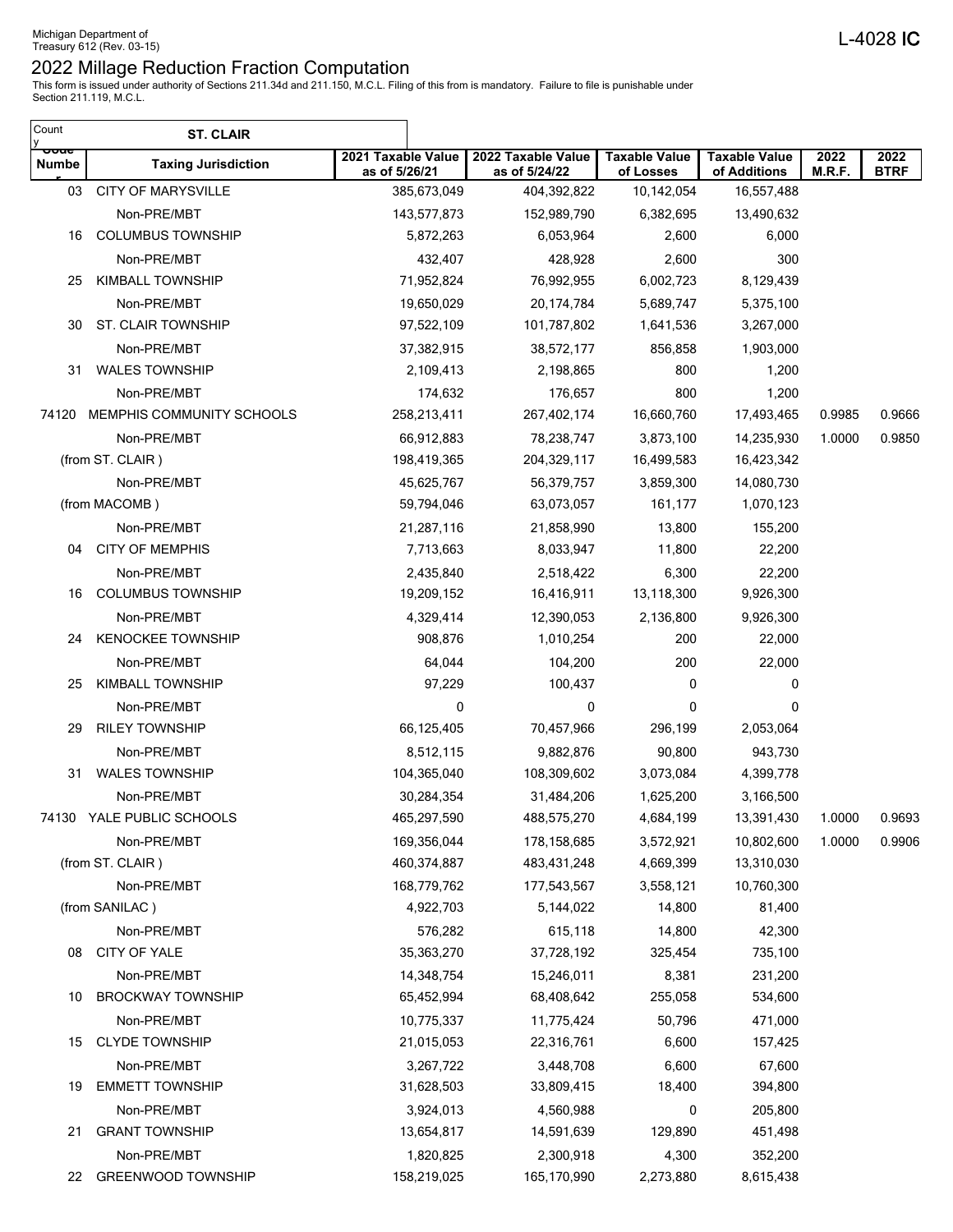| Count<br>IV.          | <b>ST. CLAIR</b>           |                                     |                                     |                            |                               |                |                     |
|-----------------------|----------------------------|-------------------------------------|-------------------------------------|----------------------------|-------------------------------|----------------|---------------------|
| <u>-coae</u><br>Numbe | <b>Taxing Jurisdiction</b> | 2021 Taxable Value<br>as of 5/26/21 | 2022 Taxable Value<br>as of 5/24/22 | Taxable Value<br>of Losses | Taxable Value<br>of Additions | 2022<br>M.R.F. | 2022<br><b>BTRF</b> |
|                       | Non-PRE/MBT                | 105,980,310                         | 111,123,303                         | 2,099,000                  | 8,263,300                     |                |                     |
| 24                    | <b>KENOCKEE TOWNSHIP</b>   | 90,961,434                          | 95,705,241                          | 565,493                    | 1,527,547                     |                |                     |
|                       | Non-PRE/MBT                | 16,780,523                          | 17,268,293                          | 297,282                    | 605,500                       |                |                     |
| 26                    | <b>LYNN TOWNSHIP</b>       | 22,891,892                          | 23,025,447                          | 1,065,924                  | 320,422                       |                |                     |
|                       | Non-PRE/MBT                | 6.073.091                           | 5,432,717                           | 1,064,062                  | 199.700                       |                |                     |
| 29                    | <b>RILEY TOWNSHIP</b>      | 772,523                             | 769,349                             | 1,000                      | 0                             |                |                     |
|                       | Non-PRE/MBT                | 436,631                             | 451,038                             | 0                          | 0                             |                |                     |
| 31                    | <b>WALES TOWNSHIP</b>      | 13,044,534                          | 13,903,825                          | 27,700                     | 383,400                       |                |                     |
|                       | Non-PRE/MBT                | 2,458,240                           | 2,796,742                           | 27,700                     | 358,800                       |                |                     |
| 45                    | <b>VILLAGE OF EMMETT</b>   | 7,370,842                           | 8,001,747                           | 0                          | 189,800                       |                |                     |
|                       | Non-PRE/MBT                | 2,914,316                           | 3,139,425                           | 0                          | 5,200                         |                |                     |